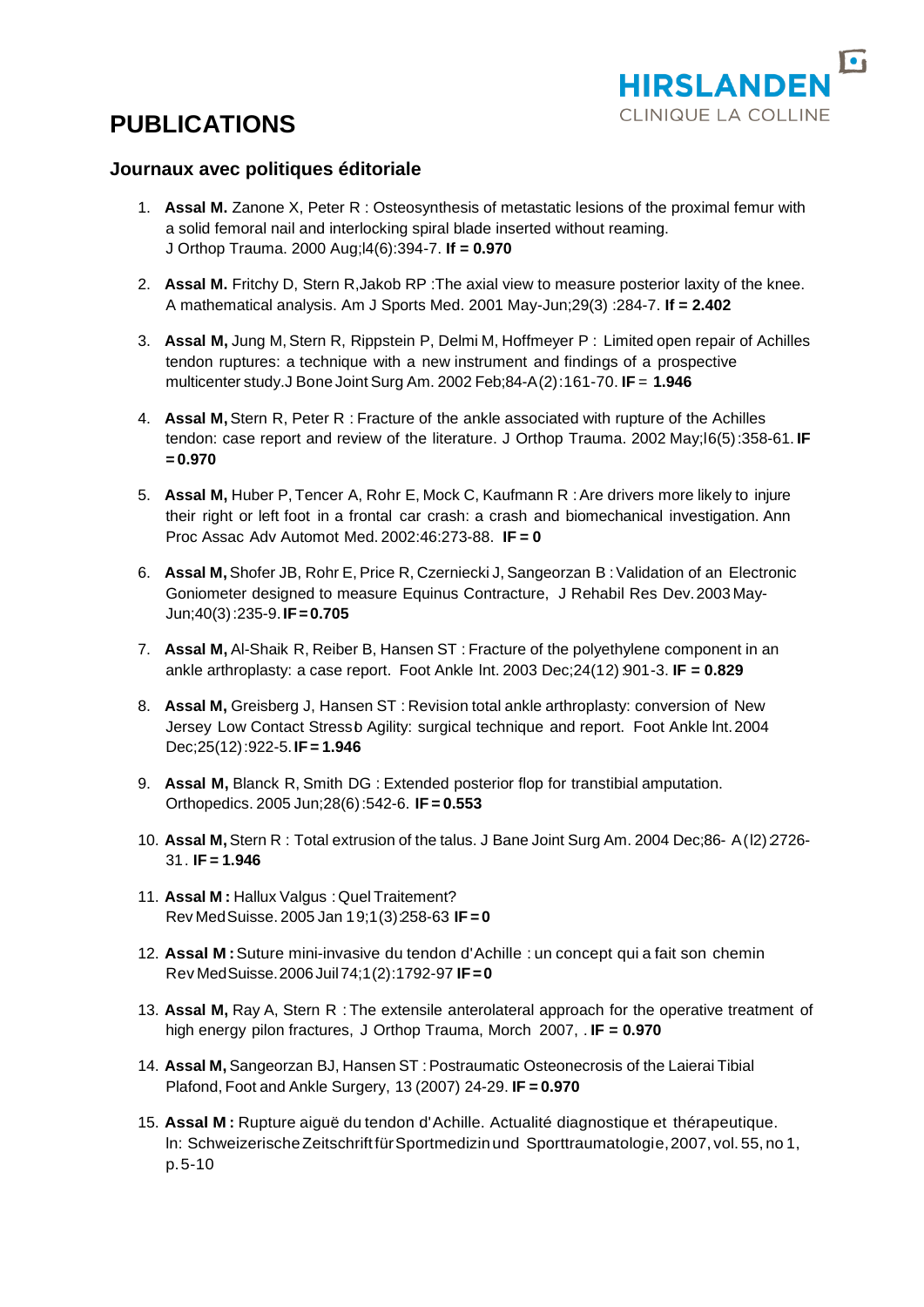- 16. **Assal M,** Crevoisier X: Fractures du calcaneum: du traumatisme aux séquelles [lmpairement folllowing calcaneal fractures], Rev Med Suisse. 2008 Oct 1 ;4(173) :2108-13 **IF = 0**
- 17. **Assal M,** Stern R : Use of the medial column screw for fixation of complexe midfoot Charcot deformities. J Bane Joint Surg Am. 2009 Apr;91(4):812-20. **IF = 1.946**
- 18. **Assal, M,** & Crevoisier, X. (2009). Entorse aiguë de la cheville: quelle immobilisation?. Revue médicale suisse, (212), 1551.
- 19. **Assal M,** Ray A, Stern R: Realignment and extended fusion with use of a medial column screw for midfoot deformities secondary to diabetic neuropathy. J Bone Joint Surg Am, 2010 Mar; 92 (Supplement 1 Part 1): 20 -31
- 20. **Assal M,**Stern R :Realignement and extended fusion with use of a media! column screw for midfoot deformities secondary to diabetic neuropathy. Surgical technique. ln:Journal of Bone and Joint Surgery. American Volume, 2010, vol.92 Supp 1 Pt 1, p. 20-31
- 21. **Assal M,** Christofilopoulos P, Luebbeke A, Stern R:Augmented Osteosynthesis of AO/OTA 44- B Fractures in Older Patients: A technique allowing early weightbearing, JOrthTrauma,2011
- 22. Assal M, Che Ahmad A, Lacraz A, Courvoisier D, Stern R, Crevoisier X : Step activity monitoring to assess ambulation before and alter total ankle arthroscopy. ln :Foot Ankle Surgery,2011,vol. 17, no.3,p.136-9
- 23. **Assal M,** Ray A, Fasel JHD, Stern R : A modified postero-medial approach combined with extensile anterior for the treatment of complex tibial pilon fractures (AO/OTA43-C), J Orth Trauma, 2014 June
- 24. **AssalM,**Stern R:The Masquelet procedure GoneAwry, Orthopedics,Volume 37, IssuelL Nov2014
- 25. **Assal M,** Ray A, Stern R :Stategies for Surgical Approaches in Open Reduction internai fixation of Pilon fractures, J Orthop Trauma, Volume 29, number 2, Feb 2015
- 26. Peter R,**Assal M** :Stabilization of metastatic lesions of the proximal femur with the AO solid femoral nail. ln : Journal of Orthopaedic Trauma, 2001,vol. 15, no. 4, p. 307-8
- 27. Spirt A, **Assal M,** Hansen ST :Complications and failure alter total ankle arthroplasty. JBone Joint Surg Am. 2004 Jun;86-A(6):1172-8. **IF = 1.946**
- 28. Crevoisier X, **Assal M** (2005). Les prothèses de cheville. La motivation d'une collaboration interuniversitaire. Rev Med Suisse, 30970.
- 29. Smith DG,**AssalM,**R eiber GE,Vath C, LeMaster J,Wallace C:Minorenvironmental trauma and lower extremity amputation in high-risk patients with diabetes: incidence, pivotai events, etiology, and amputation level in a prospectively followed cohort. Foot Ankle In!. 2003Sep;24(9):690-5. **IF=0.829**
- 30. Greiberg J, Assal M, Hansen ST: Takedown of ankle fusion and conversion b total ankle replacement. Clin Orthop Relat Res. 2004 Jul;(424):80-8. **IF = 1.403**
- 31. Greisberg J, **Assal M,** Hansen ST, Sangeorzan B :lsolated media! column stabilization improves alignment in adult-acquired flatfoot. Clin Orthop Relat Res. 2005 Jun;(435) :197- 202. **IF = 1.403**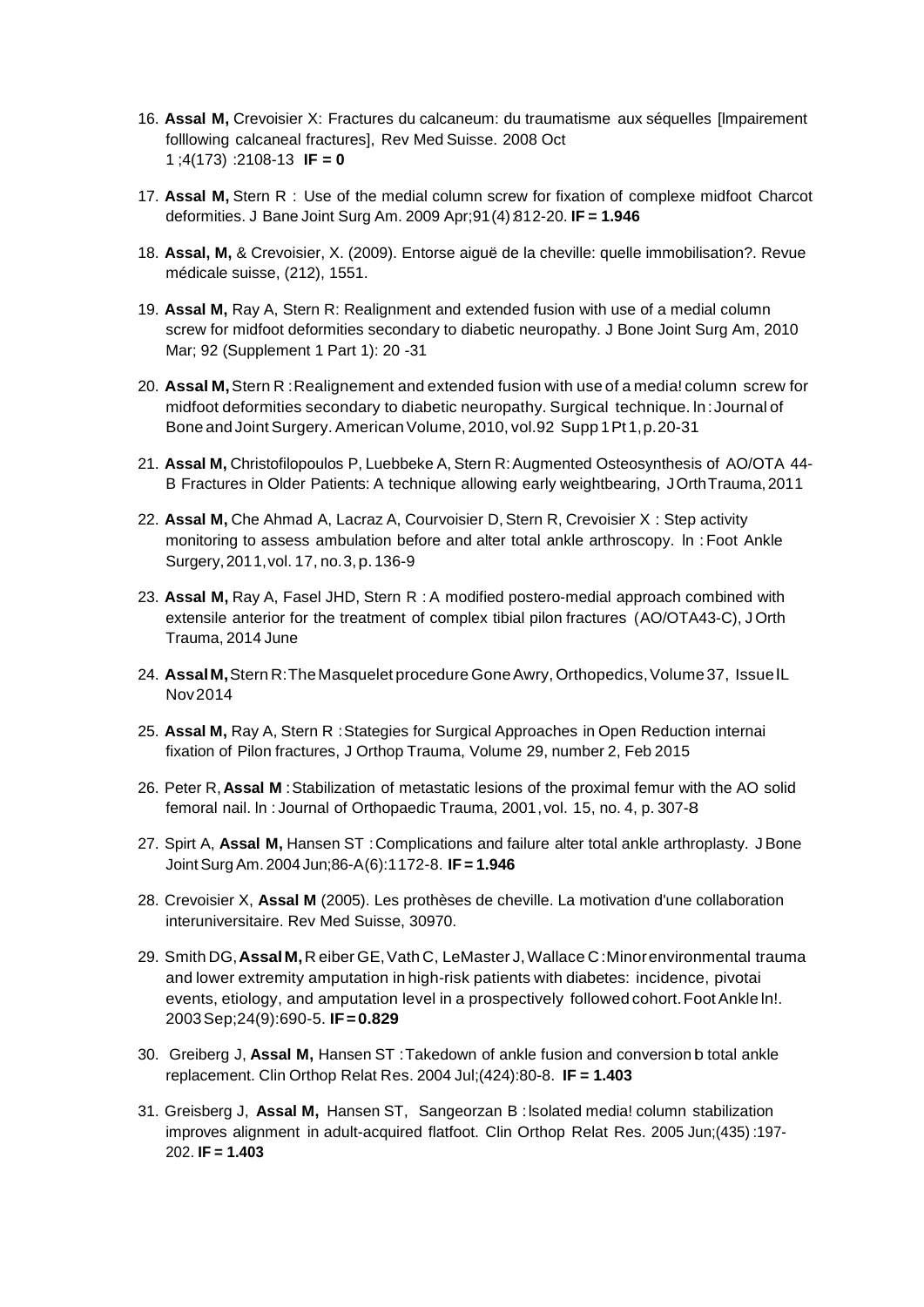- 32. Uçkay I, **Assal M,** Legout L,Rohner P,Stern R, Lew D, Hoffmeyer P, Bernard L: Recurrent osteomyelitis caused by infection with different bacterial strains without obvious source of reinfection, J Clin Microbiol. 2006 Mar;44(3) :1 194-6. **IF = 3.611**
- 33. Pont MP, **Assal M**, Stern R, Fasel JH (2007). Cutaneous sensory nerve injury during surgical approaches to the foot and ankle: a cadaveric anatomic study. Foot and ankle surgery, 13(4), 182-188.
- 34. Crevoisier X, **Assal M** (2008). Chirurgie du pied et de la cheville rhumatoïdes. Rev Med Suisse, 4, 2732-2736.
- 35. Dayer R, **Assal M** (2009). Chronic diabetic ulcers under the first metatarsal head treated by staged tendon balancing. Bone & Joint Journal, 91(4), 487-493.
- 36. Legout L, **Assal M**, Rohner P, Lew D, Bernard L, Hoffmeyer P: Successful treatment of Candida parapsilosis (fluconazole-resistant) osteomyelitis with caspofungin in a HIV patient. Scand J Infect Dis. 2006;38(8):728. **IF = 1.141**
- 37. Bernard L, **Assal M**, Garzoni C, Uçkay I: Predicting the pathogen of diabetic toe osteomyelitis by two consecutive ulcer cultures with bone contact, Europ J Clin Microbio Infect Diseases, Vol 30, Issue 2, 279-281, Feb 2011.
- 38. Neumayer F, **Assal M,** Crevoisier X: Diagnostic et traitement de la rupture du tendon d' Achille, Revue MedSuisse, 2012; 8: 1490-5
- 39. Kohlprath R, **Assal M**, Uçkay I, Holzer N, Hoffmeyer P, Suva D (2011). Fractures ouvertes de la diaphyse tibiale chez l'adulte: prise en charge chirurgicale et complications. Revue médicale suisse, 7(322).
- 40. Kohlprath R, **Assal M**, Uçkay I, Holzer N, Hoffmeyer P, Suva D: Open fractures of the tibia in the adult: surgical treatment and complications, Rev Méd Suisse, 7(322):2482,2484-8, 2011
- 41. lakova M, **Assal M,** Crevoisier X, Luthi F: "Elle fait mal cette broche!" A propos d'une étiologie rare chez un patient homophile opéré, Annois of Physical and Rehabilitaion Medicine 56:e15, oct 2013
- 42. Dubois-Ferrière V, **Assal M:** Bénéfice de la chirurgie assistée par ordinateur en orthopédie: Application au domaine du pied et de la cheville, Rev Med Suisse, 10- 562-4, 2014
- 43. Stern R, **Assal M:** Dorsal multiple plating without routine transarticualr screws for fixation of Lisfranc injury, Orthopedics, Volume 37, number 12, Dec 2014
- 44. Rippstein PF, Jung M, **Assal M** :Surgical repair of acute Achilles tendon rupture using a "miniopen" technique, Foot and Ankle Clinics North America, 7 {2002) 1-9. **IF = O**
- 45. Bernard L, Hoffmeyer P, **Assal M**, Vaudaux P, Schrenzel J, Lew D : Trends in the treatment of orthopaedic prosthetic infections, J Antimicrob Chemother. 2004 Feb;53(2):127-9. **IF = 3.611**
- 46. Altrichter Loon C, Legout L, **Assal M,** Rohner P, Hoffmeyer P, Bernard L. Severe Streptococcus agalactiae infection of the diabetic foot.] Presse Med. 2005 Apr;34{7) :491-494. **IF = 0.347**
- 47. Loan CA, Legout L, **Assal M**, Rohner P, Hoffmeyer P, Bernard L (2005). Infections sévères à Streptococcus agalactiae du pied diabétique: Rôle délétère du Streptococcus agalactiae? La Presse Médicale, 34(7), 491-494.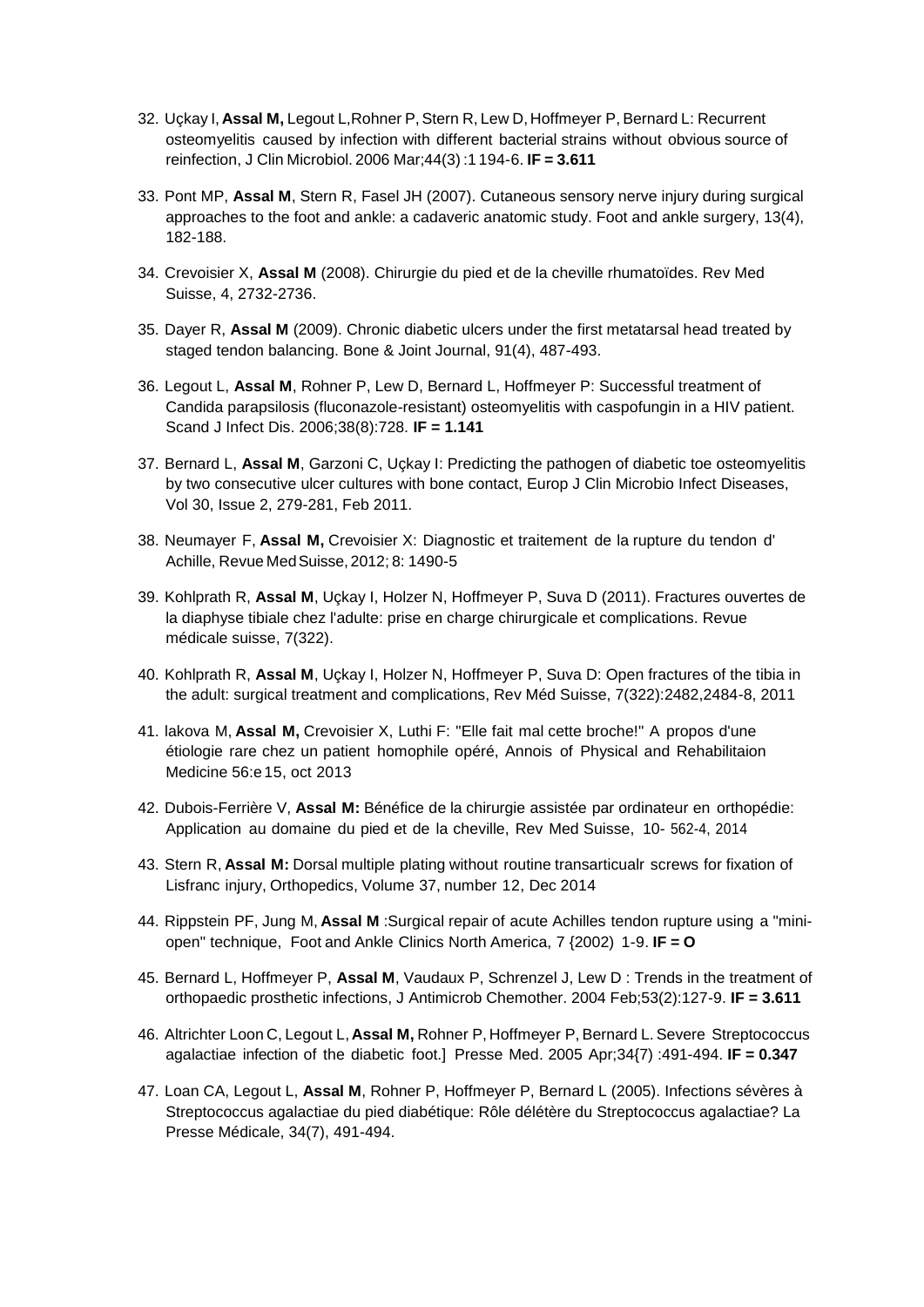- 48. Legout L,Stern R, **Assal M,** Rohner P, Merle C, Hoffmeyer P, Bernard L :Suction drainage culture as a guideb effectively treat musculoskeletal infection. Scand J Infect Dis. 2006 May;38{5):341-345. **IF= 1.141**
- 49. Carmona GA, Lacraz A, **Assal M** (2007). Capacité de marche en milieu extra-hospitalier des amputés appareillés. Revue de chirurgie orthopédique et réparatrice de l'appareil moteur, 93(2), 109-115.
- 50. Carmona GA, Lacraz A, **Assal M** (2007). Capacité de marche en milieu extra-hospitalier des amputés appareillés. Revue de chirurgie orthopédique et réparatrice de l'appareil moteur, 93(2), 109-115. English
- 51. Gonzalez A, Stern R, **Assal M:** Reduction of lrreducible Hawkins IllTalar Neck Fracture by Means of a Media! Malleolar Osteotomy: A Report of Three Cases With a 4-Year Mean Follow-Up; J Orthop Trauma, Nov 2010
- 52. Perez C, Huttner A, **Assal M,** Bernard L, Lew D, Hoffmeyer P, Uçkay I: lnfectious olecranon and patellar bursitis: short-course adjuvant antibiotic therapy is not a risk factor for recurrence in adult hospitalized patients; Journal of Antimicrobial Chemotherapy, Morch 201O l093/j043
- 53. Ray A, Crevoisier X, **Assal M :** Chirurgie de I'Avant-Pied :Quoi de neuf?, Rev Med Suisse 2010 ;6 :2459-62. IF= ?
- 54. Rod-Fleury R,DunkelN,**Assal M,**Rohner P,TahintziP,Bernard L,Hoffmeyer P, Lew D, Uçkay 1: Duration of post-surgical antibiotic therapy for adult chronic osteomyelitis: a single-centre experience. International Orthopaedics -201 1, SICOT **IF=l.825**
- 55. Dubois-Ferriere V, Hoffmeyer P, **Assal M:** lntraoperative 3D computer assisted navigation in foot and ankle surgery with the 0-Arm surgical imaging system: a cohort study, Journal of Bone & Joint Surgery, British Volume, 94-B no SUPPL 96, 2012
- 56. Dunkel N, Belaieff W, **Assal M,** Corni V, Karaca S, Lacraz A, Uçkay <sup>I</sup> :Wound dehiscence and stump infection alter lower limb amputation : risk factors and association with antibiotic use. ln :Journal of Orthopaedic Science, 2012, vol.17, no. 5,p.588-94
- 57. Chopra S, Rouhani H, **Assal M,** Arninian K, Crevoisier X : Outcome of unilateral ankle arthrodesis and total ankle replacement in terms of bilateral gait mechanics. ln : Journal of Orthopaedic Research, 2014, vol. 32, no. 3, p. 377-84
- 58. Fong Mak M, Stern R, **Assal M :** Masquelet Technique for Midfoot Reconstruction following Osteornyelitis in Charcot Diabetic Neuropathy, Journal of Bene & Joint Surg, Arn, 2015
- 59. Boffi El Amari E, Vuagnat A, Stern R, **Assal M**, Denormandie P, Hoffmeyer P, Bernard L.: High versus standard dose vancomycin for osteomyelitis. Scand J Infect Dis. 2004;36(10):712-7. **IF = 1.141**
- 60. PatakyZ, De Leon Rodriguez D, Golay A, **Assal M,** Assal J-Ph, Hauert C-A: Bio-feedback training for partial weight bearing in patients alter total hip arthroplasty, Arch Phys Med Rehabil. 2009 Aug;90(8):1435-8. **IF =2.159**
- 61. Bernard L, Uçkay I, Vuagnat A, **Assal M,** Stern R, Rohner P, Hoffmeyer P :Two consecutive deep sinus tract cultures predict the pa!hogen of osteomyelitis. ln : International Journal of lnfectious Diseases, 2010, vol. 14, no. 5, p. e390-393
- 62. Uçkay I, Buchs N,Seghrouchni K, **Assal M,** Hoffmeyer P, Lew D: Bacterial Osteomyelitis: The Clinicien Point of Yiew, Jul 2013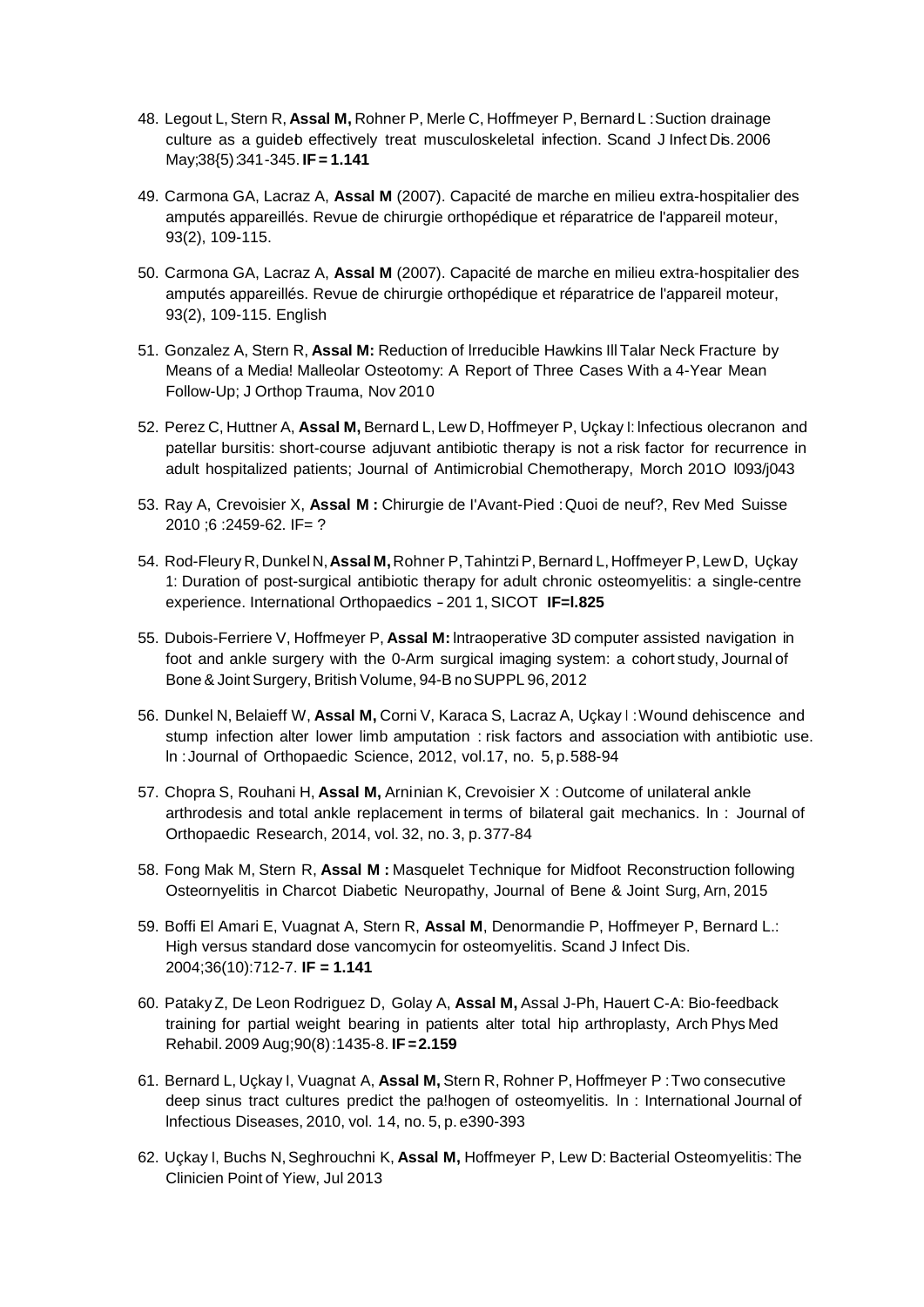- 63. Carmona G, Lacraz A, Hoffmeyer P, **Assal M :** Incidence de l'amputation majeure des membres inférieurs à Genève, 21 ans d'observation, Rev Medicale Suisse, 2014
- 64. Crevoisier X, Baalbaki R, Dos Santos T, **Assal M :** Fractures de la cheville chez le patient âgé, Rev Med Suisse, 10 :0-0 2014
- 65. Fong Mak M, Tzu Tay G, Stern R, **Assal M,** Dual-incision approach for Repair of Peroneal Tendon Dislocation Associated with Fractures of the Calcaneus, Orthopedics, 2014 Feb
- 66. Chowdhary A, Drittenbass L ,Stern R, **Assal M,** Technique tip :Simultaneous first metatarsal lengh!ening and metatarsophalangeal joint fusion for failed hallux valgus surgery with transfer metatarsalgia, 2016, Elsevier
- 67. Chowardy A, Drittenbass L, Stern R, **Assal M.** lntraoperative Three-Dimensional Computed Tomography and Navigation. Orthopaedics 2016;39:1005-10.
- 68. Kutaish H, Stern R, Drittenbass L, **Assal M** (2017). Injuries to the Chopart joint complex: a current review. European Journal of Orthopaedic Surgery & Traumatology, 27(4), 425-431.
- 69. Vauthey L, Uçkay I, Abrassart S, Bernard L,**Assal M,** FerryT, Djordjevic M,Rousses C, Vaudaux P : Vancomycin-induced DRESS syndrome in a female patient, Pharmacology, 2008-7,. **IF = 1.240**
- 70. Christofilopoulos P, Panes A, Masterson K, Abrassart S, **Assal M :**Pseudo-aneurysm of the an!erior tibial artery following an ankle sprain, a case report, Foot and Ankle Surg, Voll 4-1- 40-2,2008
- 71. PatakyZ, de Leon Rodriguez D, Allet L, Golay A, **Assal M,** Assal J-P, Hauert C-A: Biofeedback for foot of floading in diabetic patients with peripheral neuropathy: Diabetic Medicine, nov 2009
- 72. Uçkay I, Bouchuiguir-Wafa K, Ninet B, Emonet S, **Assal M,** Harbarth S, Schrenzel J : Posttraumatic ankle arthritis due to a navel Nocardia species. ln : lnfctin, 20JO, vol. 38, no. 5, p. 407-412
- 73. Teterycz D, FerryT, Lew D,Stern R, **Assal M,** Hoffmeyer P,Bernard L, Uçkay I: Outcome of orthopaedic implant infections due to different staphylococci ; International Journal of lnfectious Diseases. **IF=2.210**
- 74. Duthon V.; Luebbeke A.; Duc S; R Stern; **Assal M:** Noninsertional Achilles Tendinopathy Treated with Gastrocnemius Lengthening, Foot Ankle lnt, 2011
- 75. Gérard R, Unno-Veith F, Fasel J, Stern R, **Assal M :**The effect of colloteral ligament release on ankle dorsiflexion: An anatomical study, Foot and Ankle Surgery, 2011
- 76. Gérard R, Unno-Veith F, Hoffmeyer P, Fasel J, **Assal M :** Efficacy of releasing the Collateral Ligaments of the Ankle Joint on Dorsiflexion Stiffness : an Anatomy Study ; Orthopaedic Proceedings, The Bone & Joint Journal, 2012
- 77. Turco! K, Sagawa Y, Lacraz A, Lenoir J, **Assal M,** Armand S : comparison of the lnternatinal Committee of the Red Cross Foot with the solid ankle cushion heel during gait, Archives of Physical Medicine and Rehabilitation, 2013
- 78. Salvo D, Holzer N, Lübbeke A, Hoffmeyer P, **Assal M :** Functional and Radiological outcome 10 to 20 years alter ankle ORIF, Orthopaedic Proceedings, The Bone & Joint Journal, 2012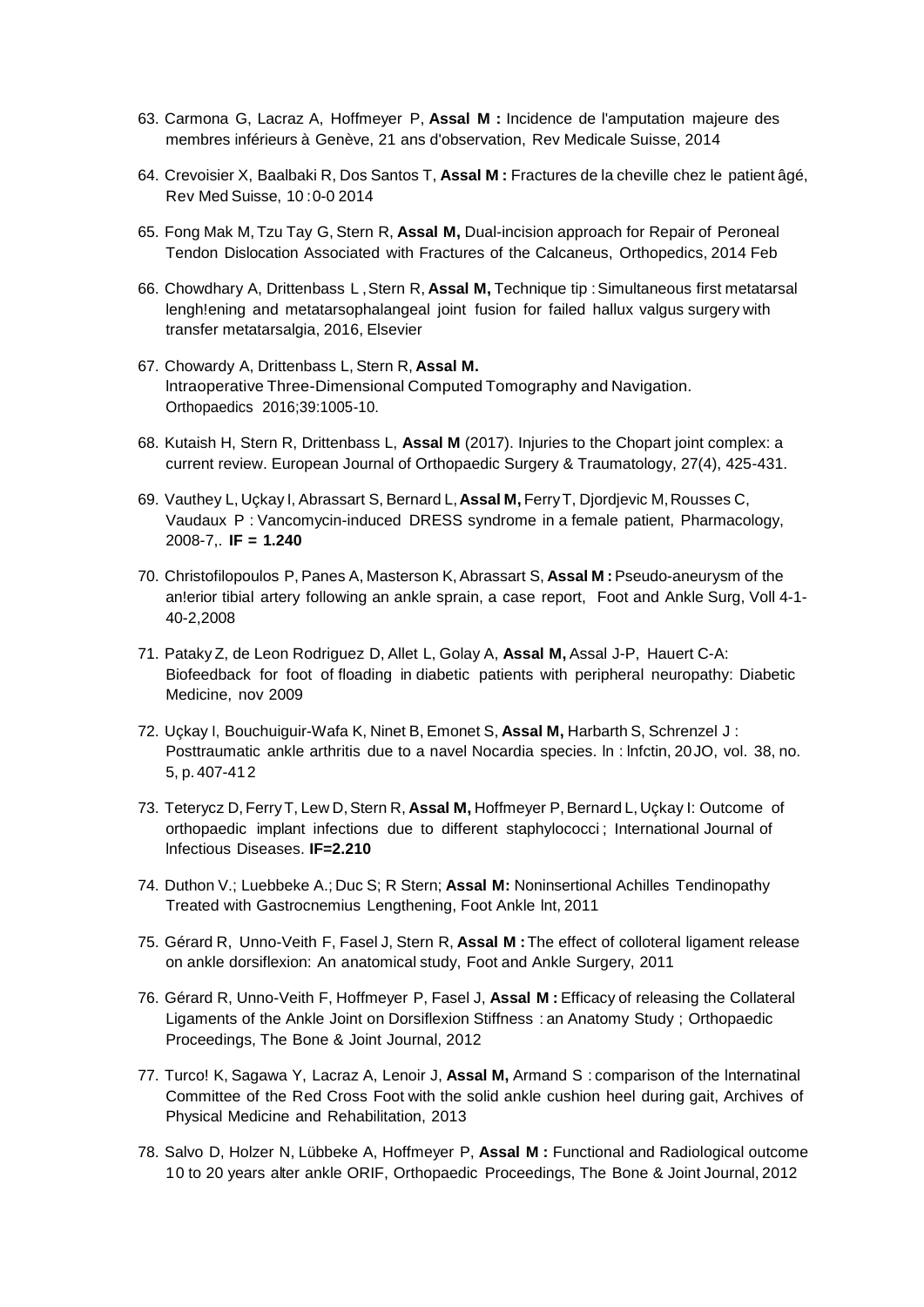- 79. Lacraz A, Armand S, Turcot K, Carmona G, Stern R, Borens O, **Assal M** (2017). Comparison of the Otto Bock solid ankle cushion heel foot with wooden keel to the low-cost CR-Equipements™ solid ankle cushion heel foot with polypropylene keel: A randomized prospective double-blind crossover study assessing patient satisfaction and energy expenditure. Prosthetics and orthotics international, 41(3), 258-265.
- 80. LedouxWR, Shofer JB,Smith DG,Sullivan K, HayesSG, **Assal M,** Reiber GE. Relationship between foot type, foot deformity, and ulcer occurrence in the high- risk diabetic foot. J Rehabil Res Dev.2005 Sep-Oct;42(5):665-72. **IF = 0.705**
- 81. Lübbeke A, Salvo D,Stern R, Hoffmeyer P, Holzer N, **Assal M:** Risk factors for post- traumatic osteoarthritis of the ankle: an eighteen year follow-up study, International Orthopaedics, 2012, 36; 1403-1 41 O
- 82. Seghrouchni K, Van Delden C, Dominguez D, Benkabouche M, Bernard L, **Assal M**, Hoffmeyer P, Uçkay I: Remission after treatment of osteoarticular infections due to Pseudomonas aeruginosa versus Staphylococcus aureus: a case-controlled study, International Orthopaedics, 2012
- 83. Uçkay I, Garzoni C, Ferry T, Harbarth S, Stern R, **Assal M,** Hoffmeyer P, Lew D, Bernard L: Postoperative serum Pro-Calcitonin and C-reactive protein levels in patients with infections Orthopedic Swiss Medical Weekly (Impact factor: 1 .68)
- 84. Dubois-Ferriere V, Lübbeke A, Chowdhary A, Stern R, Dominguez D, **Assal M.** Dennis Clinical Outcomes and Development of Symptomatic Osteoarthritis Two to Twenty-Four Years After Surgery for Tarsometatarsal Joint Complex Injuries. *J Bone* & *Joint Surg.* 2016;98:713-720.
- 85. Darbellay P, Uçkay I, Dominguez D, Mugnai D, Filtri L, Lew D, **Assal M :** Traitement du pied diabétique infecté : une approche multidisciplinaire par excellence. ln : Revue médicale Suisse, 201 1, vol. 7, no.292, p.894-7
- 86. Uçkay I, Tovmirzaeva L, Garbino J, Rohner P, Tahintzi P, Suvà D, **Assal M,** Hoffmeyer P, Bernard L, Lew D :Short parenteral antibiotic treatment for adult septic arthritis after successful drainage, International Jour Infectious Diseases, Vol 1 7, Issue 3, 199,205, Morch 2013
- 87. Bernard L Legout L, Zürcher-Pfund L, Stern R, Rohner P, Peter R, **Assal M,** Lew D, Hoffmeyer P, Uçkay I : Six weeks of antibiotic tratment is sufficient following surgery for septic arthroplasty, Journal of Infection, vol 61, issue 2, 125- 132, Aug 2010
- 88. Holzer N, Salvo D, Marijnissen AK, Che Amad A, Serra E, Hoffmeyer P. Lübbeke Wolff A, **Assal M** : How to assess ankle osteoarthritis : comparison of the Kellgren and Lawrence scale with functional outcome and digital image analysis, Orthopaedic Proceedings, The Bone & Joint Journal, 2012
- 89. Holzer N, Salvo D, Marijnissen A, Vincken K, Serra E, Hoffmeyer P,Stern R; LUbbeke A , **Assal M:** Radiographic evaluation of osteoarthritis of the ankle: the Kellgren- Lawrence scale is reliable and correlates with clinical symptoms, Osteoarthritis and Cartilage, 2015
- 90. Uçkay I, Vernaz-Hegi N, Harbarth S, Stern R, Legout L, Vauthey L, Ferry T, Lübbeke A, **Assal M,** Lew D, Hoffmeyer P,Bernard L: Activity and impact on antibiotic use and costs of a dedicated infectious diseases consultant on a septic orthopaedic unit; J Infect. 2009 Mar;58(3):205-12. Epub 2009 Feb 20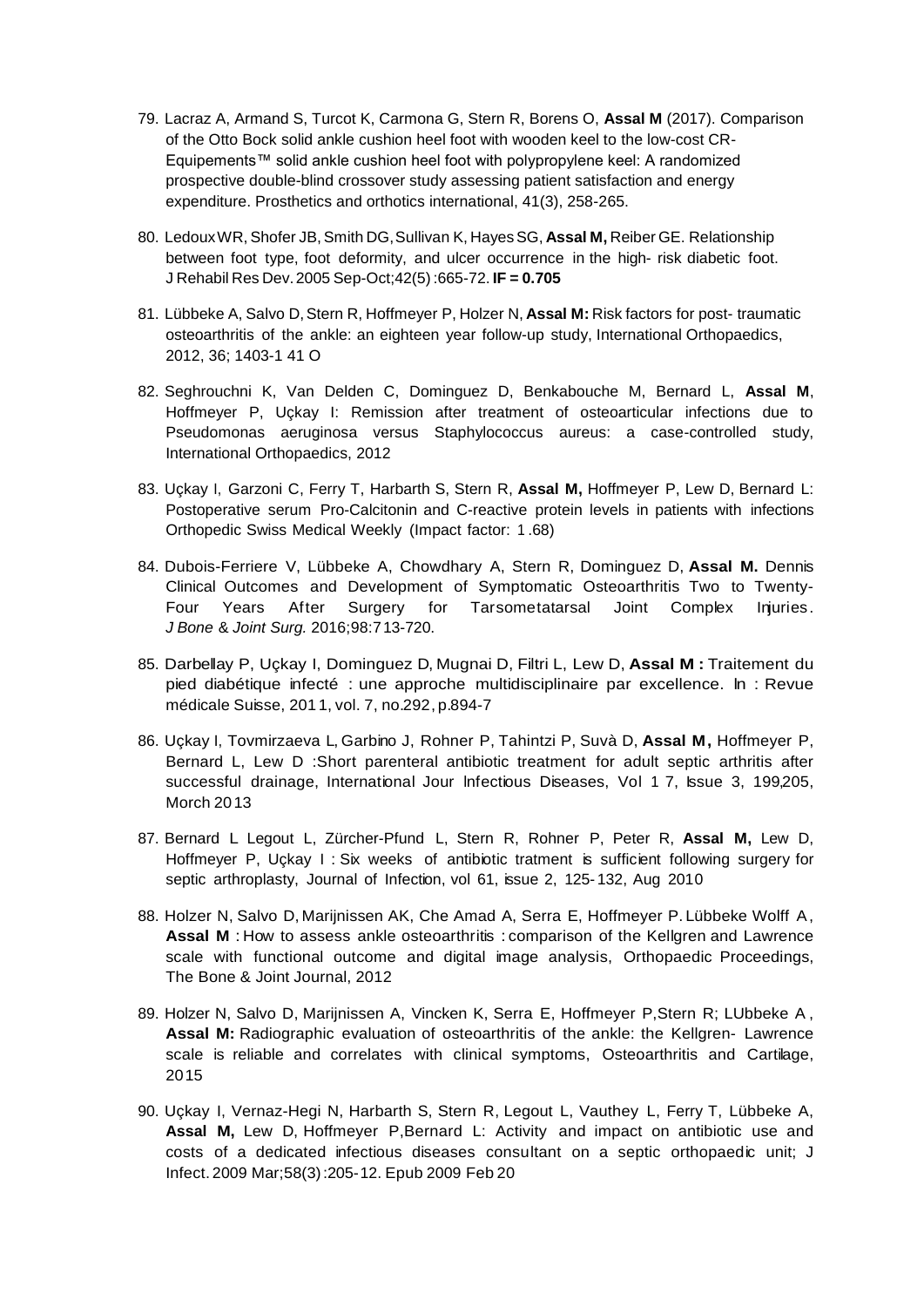- 91. Crevoisier X, **Assal M**, Stanekova K (2016). Hallux valgus, ankle osteoarthrosis and adult acquired flatfoot deformity: a review of three common foot and ankle pathologies and their treatments. EFORT Open Reviews, 1(3), 58-64.
- 92. Greisberg J., **Assal M**., Sangeorzan B.: Hindfoot Arthrodesis Techniques, online publication, OKO (Orthopaedic Knowledge Online, American Academy of Orthopaedic Surgery), web, AAOS e-education, November 2003
- 93. Mak MF & **Assal M**. (2016). Flexor Hallucis Longus Tendon. In Foot and Ankle Sports Orthopaedics (pp. 243-247). Springer International Publishing.
- 94. **Assal M**, Dalmau-Pastor M, Ray A & Stern R. (2017). How to Get to the Distal Posterior Tibial Malleolus? A Cadaveric Anatomic Study Defining the Access Corridors Through 3 Different Approaches. Journal of orthopaedic trauma, 31(4), e127-e129.
- 95. Urigo C, Schenkel MC, **Assal M** & Bianchi S. (2017). Calcified desmoplastic fibroblastoma of the foot: imaging findings. Skeletal radiology, 46(4), 565-569.
- 96. Gérard R, Kerfant N, de Mont Marin GD, Stern R & **Assal M**. (2017). Hawkins' type-II talar fracture with subtalar dislocation: A very unusual combination. Orthopaedics & Traumatology: Surgery & Research, 103(3), 403-406.
- 97. Dubois-Ferrière V, Gamulin A, Chowdhary A, Fasel J, Stern R & **Assal M**. (2016). Syndesmosis reduction by computer-assisted orthopaedic surgery with navigation: Feasibility and accuracy in a cadaveric study. Injury, 47(12), 2694-2699.
- 98. Ng Sean YC, Crevoisier X & **Assal M**. (2012). Total ankle replacement for rheumatoid arthritis of the ankle. Foot and ankle clinics, 17(4), 555-564.
- 99. Gamulin A, Armenter-Duran J, **Assal M**, Hagon O & Dayer R. (2012). Conditions found among pediatric survivors during the early response to natural disaster: a prospective case study. Journal of Pediatric Orthopaedics, 32(4), 327-333.
- 100. Uçkay I, Lübbeke A, Emonet S, Tovmirzaeva L, Stern R, Ferry T, **Assal M**, Bernard L, Lew D & Hoffmeyer P (2009). Low incidence of haematogenous seeding to total hip and knee prostheses in patients with remote infections. Journal of Infection, 59(5), 337-345.
- 101. Stern R & **Assal M**. (2008). The modified Lapidus procedure. Orthopedics, 31(3).
- 102. Crevoisier X & **Assal M**. (2007). Le pied plat dégénératif: approche pragmatique. Revue médicale suisse, 3(138).
- 103. Miozzari HH, Gerard R, Stern R, Toman J & **Assal M**. (2008). Acute, exertional medial compartment syndrome of the foot in a high-level athlete: a case report. The American journal of sports medicine, 36(5), 983-986.
- 104. Stähelin T, Drittenbass L, Hersche O, Miehlke W & Munzinger U (2004). Failure of capsular enhanced short external rotator repair after total hip replacement. Clinical orthopaedics and related research, 420, 199-204.
- 105. Stähelin-Drittenbass L, Stähelin T, Jolles BM & Herzog RF (2008). Arthroscopic offset restoration in femoroacetabular cam impingement: accuracy and early clinical outcome. Arthroscopy: The Journal of Arthroscopic & Related Surgery, 24(1), 51-e1.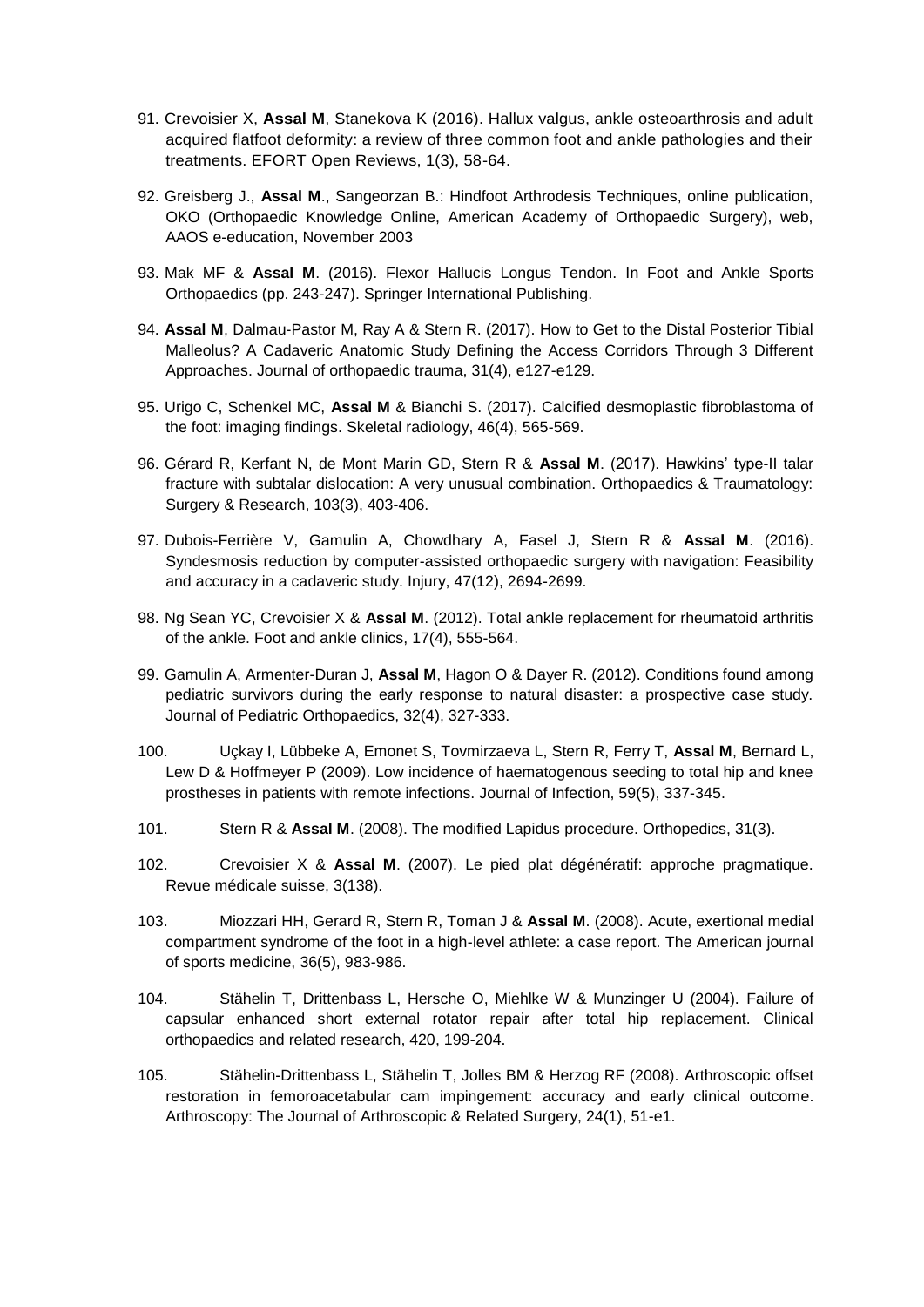- 106. Drittenbass L, **Assal M**. Current Concept: Osteotomies of lesser metatarsals in treatment of metatarsalgia, Fuß & Sprunggelenk (2017), <https://doi.org/10.1016/j.fuspru.2017.09.003>
- 107. Drittenbass L, **Assal M**. Current Concept: Osteotomien der zentralen Metatarsalia zur Behandlung der Metatarsalgi. FussSprungg (2017), <http://dx.doi.org/10.1016/j.fuspru.2017.09.003>
- 108. Stimec, B.V., Dash, J., **Assal M**. et al. Surg Radiol Anat (2018). <https://doi.org/10.1007/s00276-018-1991-7>
- 109. EFORT Open Rev 2018;3:24-29. DOI: 10.1302/2058-5241.3.170017

#### **Journaux sans politique éditoriale**

- 1. **Assal M**, Revue M édicale Romande, Expérience médicale en situation précaire, Oct.1994, p. 94-97
- 2. **Assal M.,** J. Gilgen, *lnfobit Ausgabe INTEC-Bern,* 3- 1999, 10 Jahre INTEC Projektarbeit, die Industrie und HTA-Bern verbindet, 35-9
- 3. **Assal M,** Orthpaedics Today International,Summer 1999, Achillon System, 4-5
- 4. **Assal M,** Orthpaedics Today International, Nov-Dec 2000, pclPRESS, 1 1-2
- 5. **Assal M,** Orthpaedics Today American Ed,Dec 2000, pclPRESS,23-4
- 6. **Assal M,** Pulsation Journal, HUG, mai 2006
- 7. **Assal M,** Swiss Sports Med Journal :Achilles tendon Injuries; M.Assai, June 2007
- 8. **Assal M,** Le Matin : <sup>x</sup> fois (3 fois entre <sup>2009</sup> et <sup>2010</sup> -titan, talon, chaussure pied nu)
- 9. **Assal M,** L'amputation et ses effets,Revue Médicale Romande,2013
- 10. Dubois-Ferriere V, **Assal M** : Chirurgie assistée par ordinateur en Orthopédie : les bénéfices sur le pied et la cheville, Mag Santé, ma santé au quotidien, Geneve, sept 2014
- 11. **Assal M,** SFAS History, lnstride Magazine, AOFAS, USA, 2015
- 12. **Assal M**: Planète santé magasine,Marie-Christine Petit-Pierre; Les maux qui nous «cassent les pieds », 2015
- 13. **Assal M:** H Quand le Pied Trébuche, la Société Trinque », Journaliste Anna Aznaour, Sécurité du travail et promotion de la Santé, [www.iza.ch,](http://www.iza.ch/) 2015
- 14. **Assal M**: Le Pôle Orthopédie: L'avenir de nos établiseement est liée à la spécialisation denospratiques»;Grands reportages, Journal deBusinessSanté. 2015
- 15. **Assal M**:Swiss ln-Flight Magazine, 2015-201 6
- 16. **Assal M** & Muller T: D-journal: Prise en charge du pied diabétique: La chirurgie préventive peut soulager les cas les plusdifficiles, mars 2016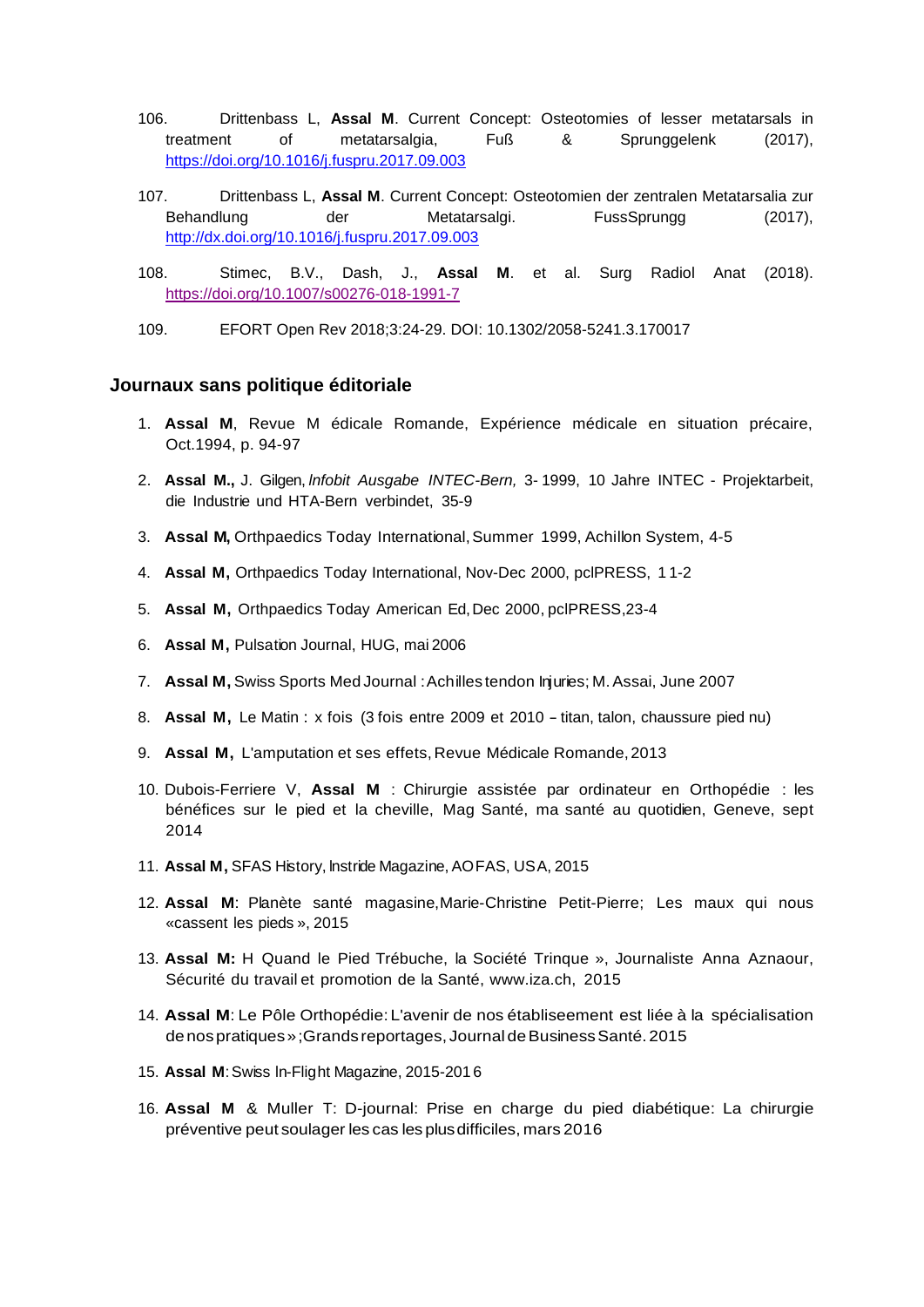## **Publications Internet**

Greisberg J., **Assal M.,** Sangeorzan B.: Hindfoot Arthrodesis Techniques, online publication, OKO (Orthopaedic Knowledge Online.American Academy of Orthopaedic Surgery), web, A AOS e-education, November 2003.

**Assal M.,** RMS, "Que faire si?" L'entorse de la cheville.Revue Médicale Suisse, November 20lO.

## **Chapitres de Livres**

- 1. **Assal M** : Lower extremity amputations, Chapter 26, Foot & Ankle disorders, R. DiGiovanni and J. Greisberg Editors, Springer, NewYork, 2007.
- 2. Zanone X, **Assal M,** Peter R, Hoffmeyer P : L'enclouage centromédullaire non alésé du fémur UFN. *Fractures de l'extrémité proximale du fémur, p.* 132- 142, *Edition Springer-Verlag France,* 2000.
- 3. **Assal M,** Fritchy D :La suture mini-invasive du tendon d'Achille. *Brucosport, Oct.* 1999, *p.* 1 12-118 *(Congress book chapter.)*
- 4. **Assal M :** Biomecanique du pied, Semaines du Sport, Pollina, Sicile, *Avril 2004, p.* 7- 13 *(Congress book chapter).*
- 5. Petek D, **Assal M** : Foot and Ankle tendinopathies related to sport activites, Davidoff Tennis lndoors, Foot and Ankle pathologies in high level athletes, Bâle, p.12-19, October 2005 *(Congress book chapter.)*
- 6. **Assal M** : Mini-invasive Achilles tendon repair; Chapter 8, August 2006, Nunley J *book* on *Achilles tendon disorders.*
- 7. **Assal M :** Techniques d'Ostéosynthèse des Fractures du Tibia distal chez l'Adulte, Cahiers d'Enseignement de laSOFCOT, Paris, Elsevier, p. 1-18, 2008.
- 8. **Assal M,** Stern R. : Surgical management of distal tibia fractures in adults. ICL Chapter, EFORT, Vienna 2009, p.34-45.
- 9. **Assal M** & Crevoisier X : Complication des arthroplasties de Cheville, Novembre 2010
- 10. Crevoisier X & **Assai M :** Planification des prothèses de cheville, Novembre 201O.
- 11. **Assal M:**Comprehensive Review Course :Surgical management of Pilon,Ankle, Talus, Calcaneus fractures, June 2011.
- 12. Uçkay I, Buchs N,Seghrouchni K, **Assal M,** Hoffmeyer P, Lew D : Bacterial osteomyelitis: the cliniclan point of view, 2012.
- 13. Crevoisier X, **Assal M:** Strategy and preoperative planning in total ankle arthroplasty, in Total Ankle Arthroplasty Today, Michel Bonin and Scott Jacob Ellis, CIC Edizioni lnternazionali, Roma 2012.
- 14. **Assal M,** Crevoisier X: Causes of Failures in total ankle arthroplasty, in Total Ankle Arthroplasty Today, Michel Bonin and Scott Jacob Ellis, CIC Edizioni lnternazionali, Roma 2012.
- 15. **Assal M:** Fracturas del pilon tibial, EMC, Elsevier Masson, 2012.
- 16. **Assal M:** Les fractures du pilon tibial, EMC, Elsevier Masson, 2012.